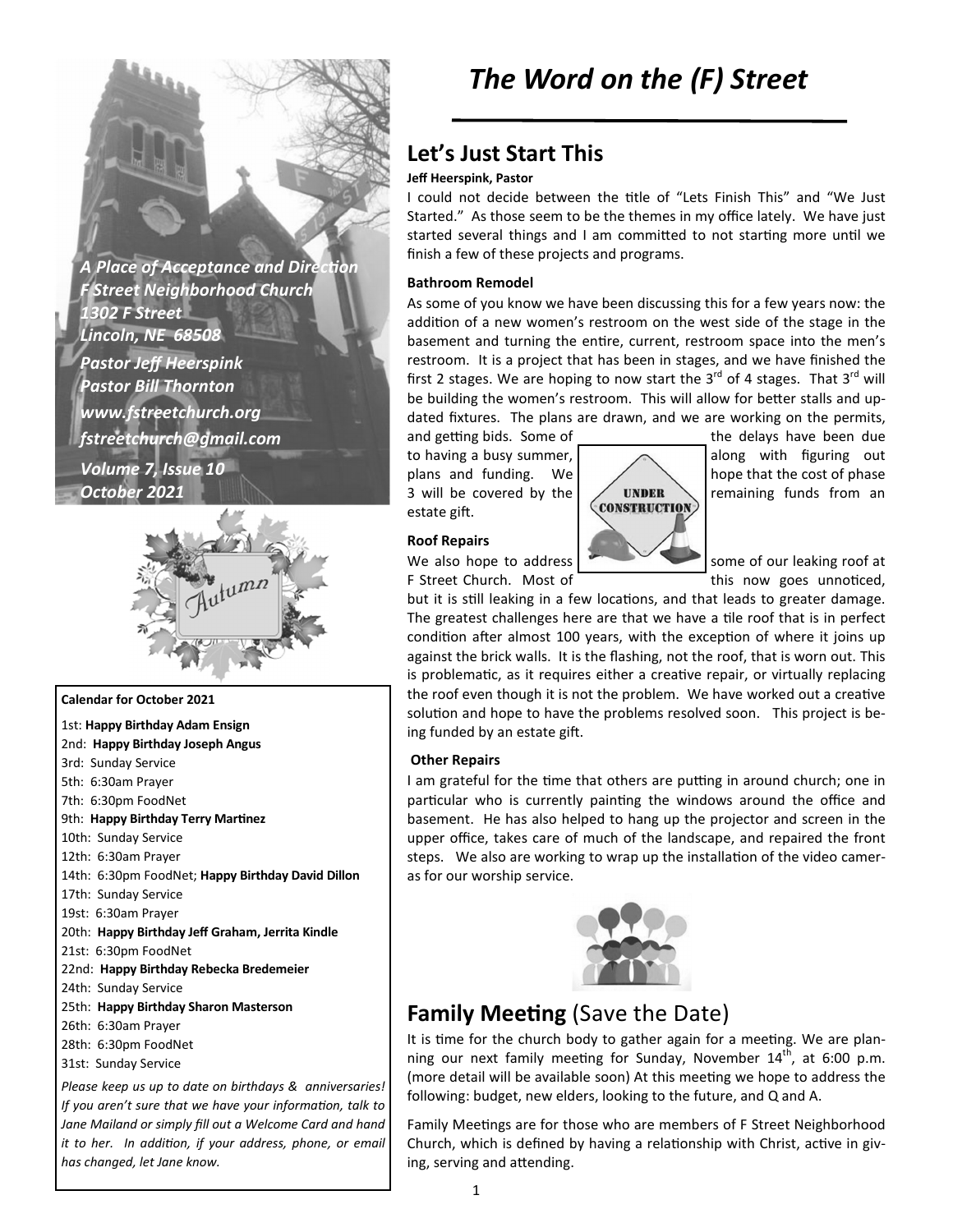# **Brand New 3M Classes Off to a Great**

### **Start Bill Thornton, Teaching Pastor**

With a view toward developing fully devoted Christ followers at FSNC, we are offering a new series of classes called 3M which includes teaching on Membership, Maturity, and Ministry.

Our first class on Membership which helps folks become better acquainted with what it means to be a part of our F Street Church family had nearly 20 in attendance on September  $19<sup>tn</sup>$ ! The next class which deals with Maturity is scheduled for October  $17<sup>th</sup>$  and will focus on the habits that foster spiritual growth in our lives. Finally, the Ministry class planned for November  $21<sup>st</sup>$  will explore how each of us is uniquely shaped to serve the Lord and His people.

The 3M classes occur following the Sunday morning worship service on the dates scheduled. We plan to provide lunch, so you will want to sign up when opportunity is given in the coming weeks so we will know how many to plan for. Please feel free to contact Pastor Jeff or me with questions or to sign-up for these classes.



# **Lincoln School of Ministry Launches its Fifth Year of Classes** Bill Thornton, Teaching Pastor

The Lincoln School of Ministry, hosted by the F Street Neighborhood Church, recently began classes in its one-year equipping and training program.

The fall module started on September  $9<sup>th</sup>$ , with ten students enrolled, and will last 12 weeks. It provides students with a basic theological foundation and includes a survey of the Old Testament and New Testament scriptures, an overview of Church History, as well as an introduction to Christian Doctrine.

The winter module is scheduled to start in January and will last 10 weeks. It will provide practical instruction in key areas of ministry including Biblical communication, pastoral care, and evangelism.

Finally, the spring module is slated to begin in late March, and will also last 10 weeks. It will address how to care for one's self, marriage, and family while serving others, as well as considering other important topics likely to be faced by leaders in the local church and community being served such as poverty, addiction, racism, etc.

If you or someone you know is interested, please contact me for an application. We are ready to receive applications for the winter session, and the cost for each module is \$100. We would love to have you join us in January!

### **Pulpit VS Politics** Keith Morrissey, Elder

*"When ignorance destroys--monsters will emerge."* Jordan Peterson

*"There is no authority except that which God has established."* Rom 13:1

The word "authority" (Greek: *exousia*) is the freedom and right to choose and act. This would mean - to a Christian - that God has given his people the right to choose how to act. But, with every "right" there also comes a "responsibility". So God has also given us a responsibility for our choices and actions. This, in turn, would mean that God gives those people in authority the responsibility to govern with care, love, grace and humility.

*Authority* and *Power* do not mean the same. Authority will always require power, but power does not always imply authority. Authority requires one to take responsibility, power does not. Authority requires care, love, grace, and humility. Power does not. For example, does the Taliban have power in Afghanistan? Certainly! But does it dispense love, grace, care, or humility? Does it take responsibility for the many under its control, or does it just insist on the *rights* of those in power?

There are many "Talibans" in American society today. Those that want to destroy America's institutions without taking the responsibility for coming up with something better. Monsters will emerge. Consider the institutions of marriage, the family, the church, gender identity, etc. We have seen, and are seeing, many groups demanding their perceived rights without taking on any responsibility. Monsters have emerged.

Many institutions in America need repair, renewal or replacement. But we need to make sure that we re-do things God's way, not some monsters' way. We need to exercise authority, not just power. Next time you hear any group demanding that we change the way we are doing things, dare to ask if they are just demanding a tear-down, or are they willing to participate in a rebuilding? Are they wanting their way (power), or are they willing to do it God's way (authority)? Are they exercising wisdom, or are they acting in ignorance?

Are they advancing the kingdom of God, or are they just creating more monsters?

Are YOU advancing the kingdom of God, or are YOU just creating more monsters?



# **Life Chain Sunday is October 4**

### **Tad Stryker, Elder**

Life Chain is an annual silent outdoor prayer event. Participants line O Street while holding signs drawing attention to the fact that abortion on demand has systematically killed more than 45 million preborn babies in the U.S. since 1973.

You are invited to join Tad Stryker on the south side of O Street between  $35<sup>th</sup>$  and  $36<sup>th</sup>$  streets (across from the main entrance to Wyuka Cemetery) from 2:30-3:30 p.m. Sunday, October 4. Tad will have signs and is available to answer questions.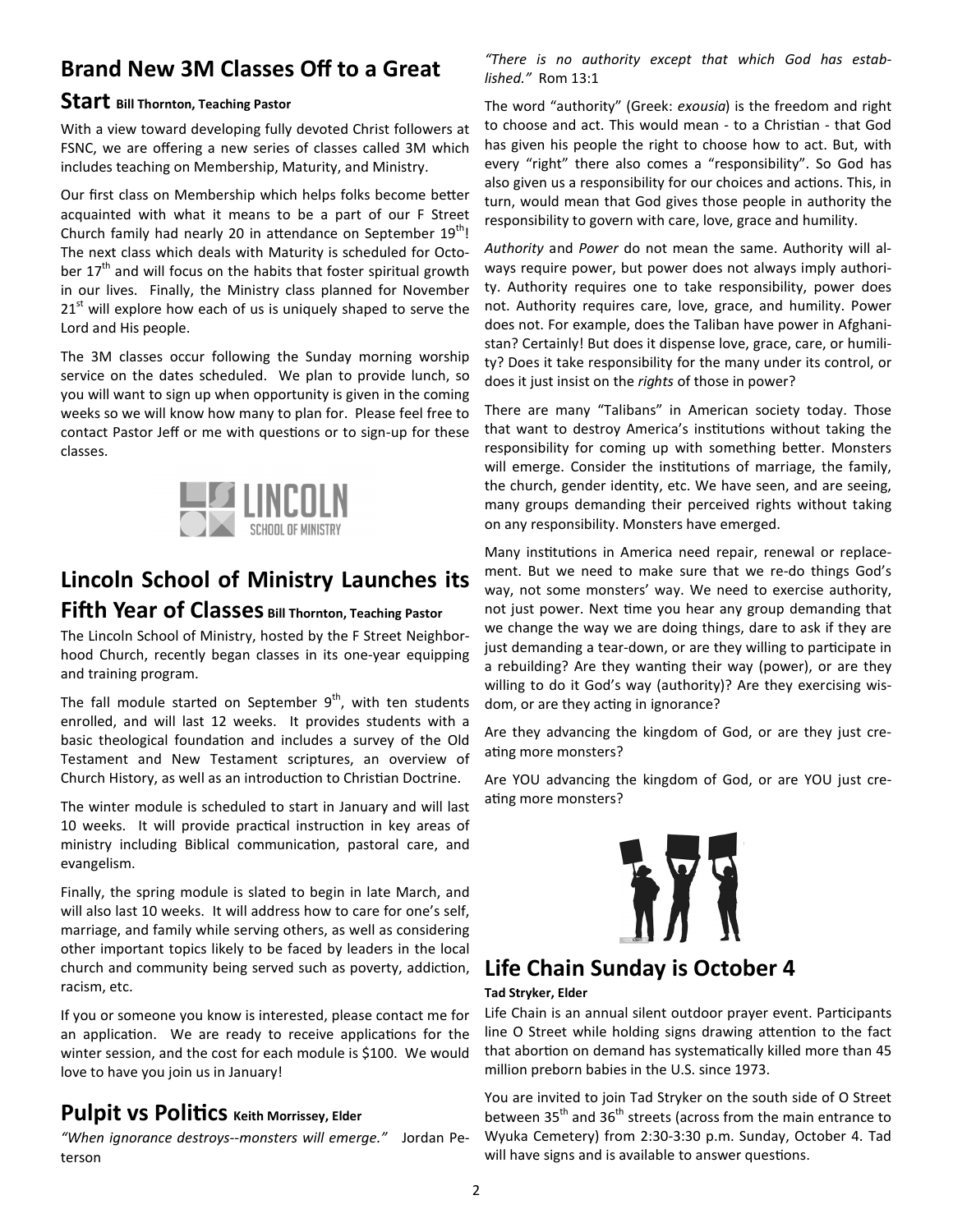## **Special Mission Offering:**

### **Celebrate Recovery**

On Wednesday, September  $1<sup>st</sup>$  we hosted the first ever F Street Celebrate Recovery. We had over 50 people in attendance. That has been our biggest night so far but we continue to minister to those who attend each Wednesday with the hope of Jesus and the tools and community to enable recovery.

On Sunday, October 3 we will be taking a special offering for the growth and development of this new and exciting ministry. Please consider giving to this new ministry to help us serve and walk along with the people of our community.



## **Immerse: Blessing Money was a**

### **Blessing Beth Heerspink, Immerse Director**

In May we took at offering at F Street Church for the Immerse program—"blessing money," to be used for purchasing supplies for various families and organizations that we were going to serve during the summer. I was blown away by the generosity of our little church. Even as I reflect now, I still feel amazed at the amount of money that was given (approximately \$2,000), so that we could be a blessing in our community. Having this money available made a significant difference in the number of projects and the quality of projects we were able to take on. This summer I felt like we were able to be a true blessing to so many people and organizations. I wanted to share the specifics of what we were able to use the money for:

- -Renting a dump trailer for two major yard cleanups + paying for all dump fees
- -Purchasing the primer and paint for the little white chapel at F Street
- -Landscaping supplies for F Street Church
- -Several projects at the Northern Lighthouse, including all of the edging around their buildings
- -Supplies for several decks being refinished
- -Building of a wheelchair ramp
- -Two large BBQ/Grill-outs for all of the guys at the V.A.
- -Paint and painting supplies for several families
- -Rock for the parking area at Transformations Thrift Store

In addition to the financial generosity of our church, I was also blown away by all of the volunteers from our church who helped make **the** Immerse program happen, from cooking to sharing testimonies to hosting groups for meals to going out on the streets to hand out water bottles and lunches to hosting service projects. It was a beautiful group effort and I was thrilled to be part of it all. Our church is amazing! A few of the things that par ticipants said:

#### *"This has been the best week of my life. Honestly."*

*"This week I learned that I was born to serve and that I have been given the ability to lead. This week has opened my eyes to* 

*so many amazing things that I didn't know about myself."* 

*"I learned to let God have more control when I am always out of control. It was amazing, I would come every year."* 

"I'm more excited to spend time with God and learned how oth*ers' stories impact me."* 

*"I grew spiritually by trying to have "Jesus's eyes." I saw the way*  others were treating homeless and they were talking and inter*acting with them and it was kind of a mental shift of, "I should love these people just as God loves me."* 

Thanks, F Street Church, for being such an amazing host church for Immerse.



### **Health Ministry Corner Barb Douglas, HMFSNC**

Hello again fellow Brothers and Sisters in Christ, Here we are already to the month of October 2021. Autumn is upon us, the weather is cooling down, and temperatures are going down as well. We will be changing course from concern about hyperthermia. and staying cool and free of dehydration, to concerns about hypothermia, staying warm, and encouraging healthy immune systems. Staying healthy, no matter what season we are in, is always of great concern to all of us. The confusion and chaos we are experiencing in the world today, plays a large part in how we take care of ourselves. God's Word has quite a bit to say about this subject of how we are to take care of ourselves in these, or any unsure, chaotic situations we may find ourselves in.

All too often we may think we have all the facts, however these days it's very easy to find that, to actually have the truth of any given situation isn't that easy. There are so many conflicting ideas, and information that can often be presented as truth when actually digging deeper beneath the surface, one may find that truth being presented, has many sides and facets to it that also need to be uncovered. In God's Word he tells us *"..let your yes be yes and your no be no. for whatever is more than these is from the evil one"*. Matt. 5:37 NKJ. Therefore I will pray these words, *"As believers in Jesus, may God help us not to spread falsehoods. May he provide what we need to exhibit wisdom and to make certain our words are actually true. Father, with things moving so fast these days, it's often hard to know what's real. Help me to listen, pay attention, and speak only the truth. Amen."* 

3 eral weeks about making God the King of our hearts, points us to There is so much misunderstanding between human beings, but with God there is no such misunderstanding. He is never confused, because he knows our hearts better than we ever can. His Holy Spirit searches our hearts and always understands God's will. So when we pray, even if it's only groans, the Holy Spirit knows God's will and can express our true needs to God the Father without fail. Everything we have learned over the past sev-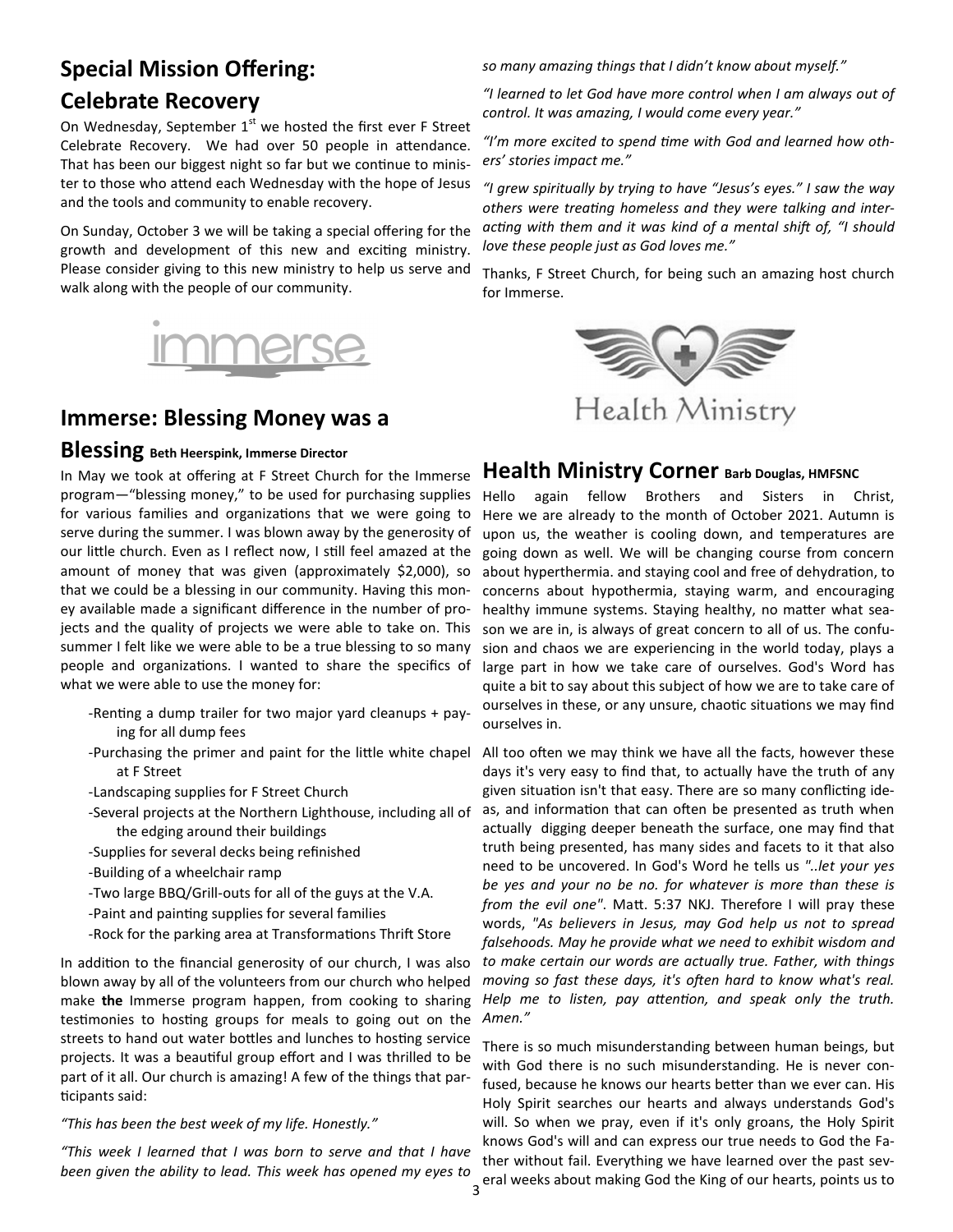#### this realization.

This truth is shown to us in Romans 8:26-28 *"In the same way, the Spirit helps us in our weakness. We do not know what we ought to pray for, but the Spirit himself intercedes for us through wordless groans. And he who searches our hearts knows the mind of the Spirit, because the spirit intercedes for God's people*  in accordance with the will of God. And we know that in all *things God works for the good of those who love him, and are called according to his purpose."* 

So, may we all find peace and harmony for our lives through the words of God's Holy Scriptures. The world will continue to move as it is ordered, also according to God's will and purpose. This we can be sure of, no matter how much confusion, chaos, uncertainty, war, insane weather, or the insanity of man may fall upon us. God's will and his love for all who call themselves after his name, is always truth, and absolute certainty. So may the love of Christ and his Spirit rest on and in each one of you throughout the rest of 2021 and much farther beyond. Stay warm, stay healthy, stay safe, and stay in God's will for you. Remember to pray for each other, help each other when the chance arises. Look for ways and reasons to be good to someone, it needn't be someone you know, perhaps God will put the need of a stranger in your way. It may even be someone that doesn't like you for whatever reason. Be kind and generous. If nothing else it may help you feel better! God's Blessings Always, Barbara J. Douglas HMFSNC

### **Community Groups**

### Group: **"Distorted Images of Self, Restoring Our Vision" Women's Study**

Location: Fireside Room Contact: Beth Heerspink Day/Time: Fridays, 10:00 a.m.

### Group: "Galatians" Men's Bible Study

Location: Fireplace Room Contact: Tad Stryker Day/Time: Mondays, 7-8:30 p.m.

### Group: **"II Corinthians" VA Small Group Study**

Location: Victory Apartments (445 Honor Drive) Contact: Jeff Heerspink Day/Time: Wednesdays, 2-3:00 p.m.

### Group: **"Mere Chris!anity" Keith Morrissey's House**

Location: 1750 Prospect Street Contact: Keith Morrissey Day/Time: Thursdays, 7-9:00 p.m.

### **Regular Email Updates**

If you would like to, but are not getting regular updates about things at "F" Street Neighborhood Church, please send a request to be added to the email list at **fstreetchurch@gmail.com**

### **Prayer Requests**

If you have prayer requests, please send them to our office email at **fsncoffice@gmail.com**